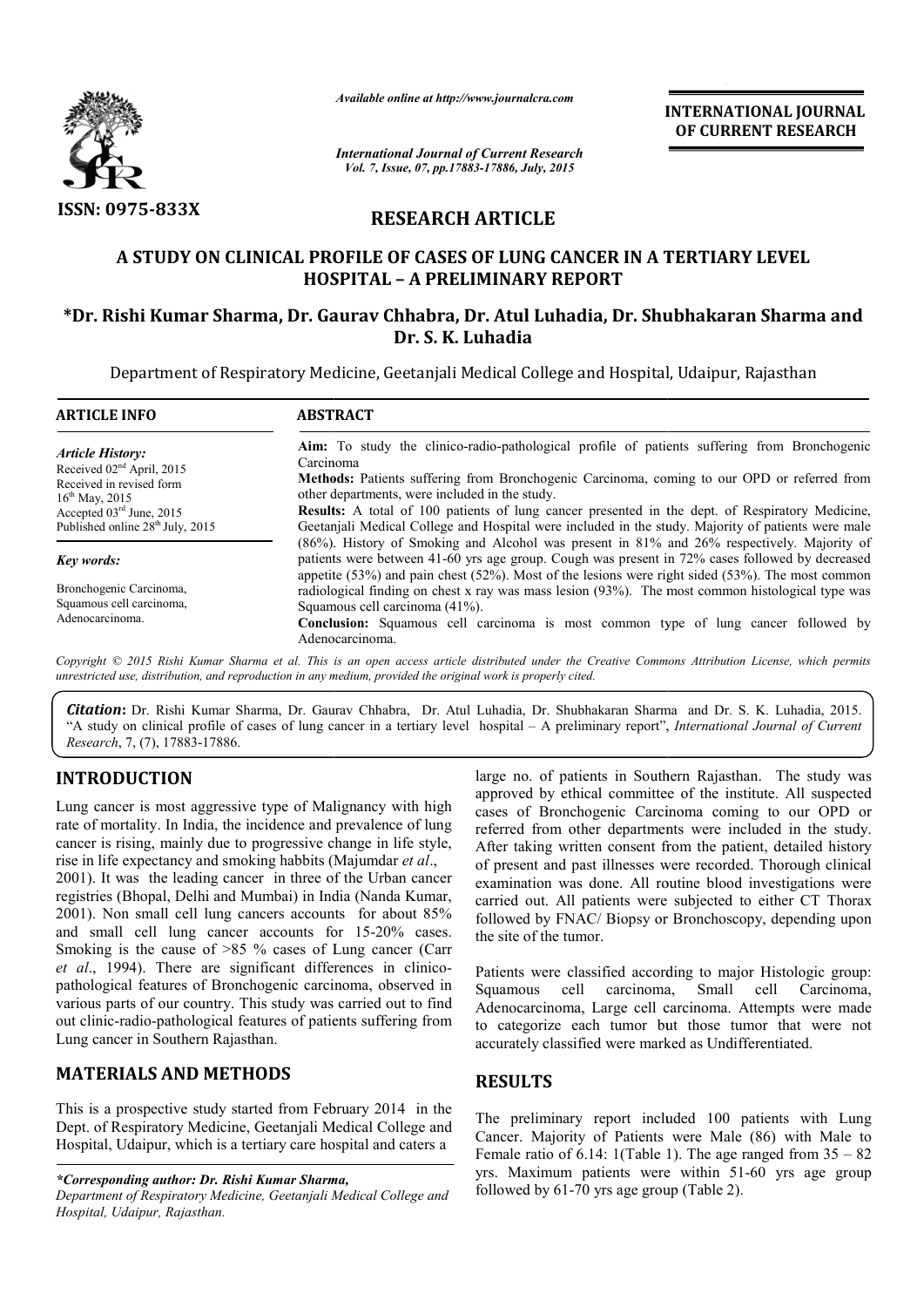| Table 1 |                |            |  |
|---------|----------------|------------|--|
|         | No of Patients | Percentage |  |
| Male    | 86             | 86%        |  |
| Female  | 14             | 14%        |  |

#### Table 2

| Age group | No. of Patients | Percentage |
|-----------|-----------------|------------|
| 30-40     | 8               | 8%         |
| 41-50     | 12              | 12%        |
| $51 - 60$ | 38              | 38%        |
| 61-70     | 33              | 33%        |
| 71-80     | 8               | 8%         |
| 81-90     | 1               | 1%         |

Most of the patients were smoker and Non Alcoholic (Table 3)

#### **Table 3.**

| Smoker        | 81 |
|---------------|----|
| Non Smoker    | 19 |
| Alcoholic     | 26 |
| Non Alcoholic | 74 |

#### **Table 4. Clinical symptoms and signs**

| Symptoms               | No of patients |
|------------------------|----------------|
| Cough                  | 72             |
| Decreased appetite     | 53             |
| Pain chest             | 52             |
| <b>Wtloss</b>          | 42             |
| <b>Breathlessness</b>  | 39             |
| Fever                  | 25             |
| <b>Blood in sputum</b> | 20             |
| Hoarseness of voice    | 16             |
| Clubbing               | 15             |

The most common symptom was cough (72%) followed by Decreased appetite (53%) and Pain chest (52%) (Table 4). Majority of the patients were having their disease in right lung (53%). Left lung was involved in 44% patients and both lungs were involved in 3% patients. Radiologically, Most common finding was Mass (93%) followed by collapse consolidation (22%) (Table 5).

| <b>Table 5. Radiological findings</b> |                 |  |  |
|---------------------------------------|-----------------|--|--|
| Pathology                             | No. of patients |  |  |
| <b>Mass</b>                           | 93              |  |  |
| Collapse consolidation                | 22              |  |  |
| Cavity                                | 11              |  |  |
| Lymphangitis carcinomatosis           | 11              |  |  |
| <b>Nodules</b>                        | 9               |  |  |
| <b>Erosion of rib</b>                 | 9               |  |  |
| Pancoast tumor                        | $\mathcal{P}$   |  |  |
| Metastasis to other sites             | 23              |  |  |
| <b>Mediastinal LAP</b>                | 55              |  |  |
| <b>Cervical LAP</b>                   | 6               |  |  |
| <b>Pleural Fluid</b>                  | 29              |  |  |

|                     | Table 6 |    |                        |
|---------------------|---------|----|------------------------|
| CT guided procedure | Done in |    | positive in Percentage |
| <b>FNAC</b>         | 45      | 41 | 91.11%                 |
| <b>Biopsy</b>       | 27      | 27 | 100%                   |

| Table 7                                                                            |                |             |            |  |
|------------------------------------------------------------------------------------|----------------|-------------|------------|--|
| Bronchoscopy results (done in 57 patients)                                         |                |             |            |  |
| Sample                                                                             | no of patients | positive in | Percentage |  |
| <b>Bronchial aspirate</b>                                                          | 57             | 22          | 38.59      |  |
| <b>Bronchial Brushing</b>                                                          | 37             | 32          | 86.48      |  |
| <b>Bronchial Biopsy</b>                                                            | 46             | 42          | 91.30      |  |
| Post Bronchoscopy sputum                                                           | 33             | 4           | 12.12      |  |
| In 16 patients, Bronchial aspirate, Brushing and Biopsy all three were<br>positive |                |             |            |  |

Table 8

|   | Histological types of Lung Malignancy |                |            |  |
|---|---------------------------------------|----------------|------------|--|
|   | <b>Type</b>                           | seen in        | percentage |  |
| 1 | Small cell carcinoma                  | 9              | 9%         |  |
|   | Oat cell carcinoma                    | 1              | 1%         |  |
| 2 | Non Small cell carcinoma              | 77             | 77%        |  |
|   | Squamous cell carcinoma               | 41             | 41%        |  |
|   | Adenocarcinoma                        | 23             | 23%        |  |
|   | Large cell carcinoma                  | 1              | 1%         |  |
|   | Bronchoalveolar cell carcinoma        | 1              | 1%         |  |
|   | NSCLC (not specified)                 | 11             | 11%        |  |
| 3 | Metastasis in lungs                   | $\overline{2}$ | 2%         |  |
| 4 | Undifferentiated carcinoma            | 11             | 11%        |  |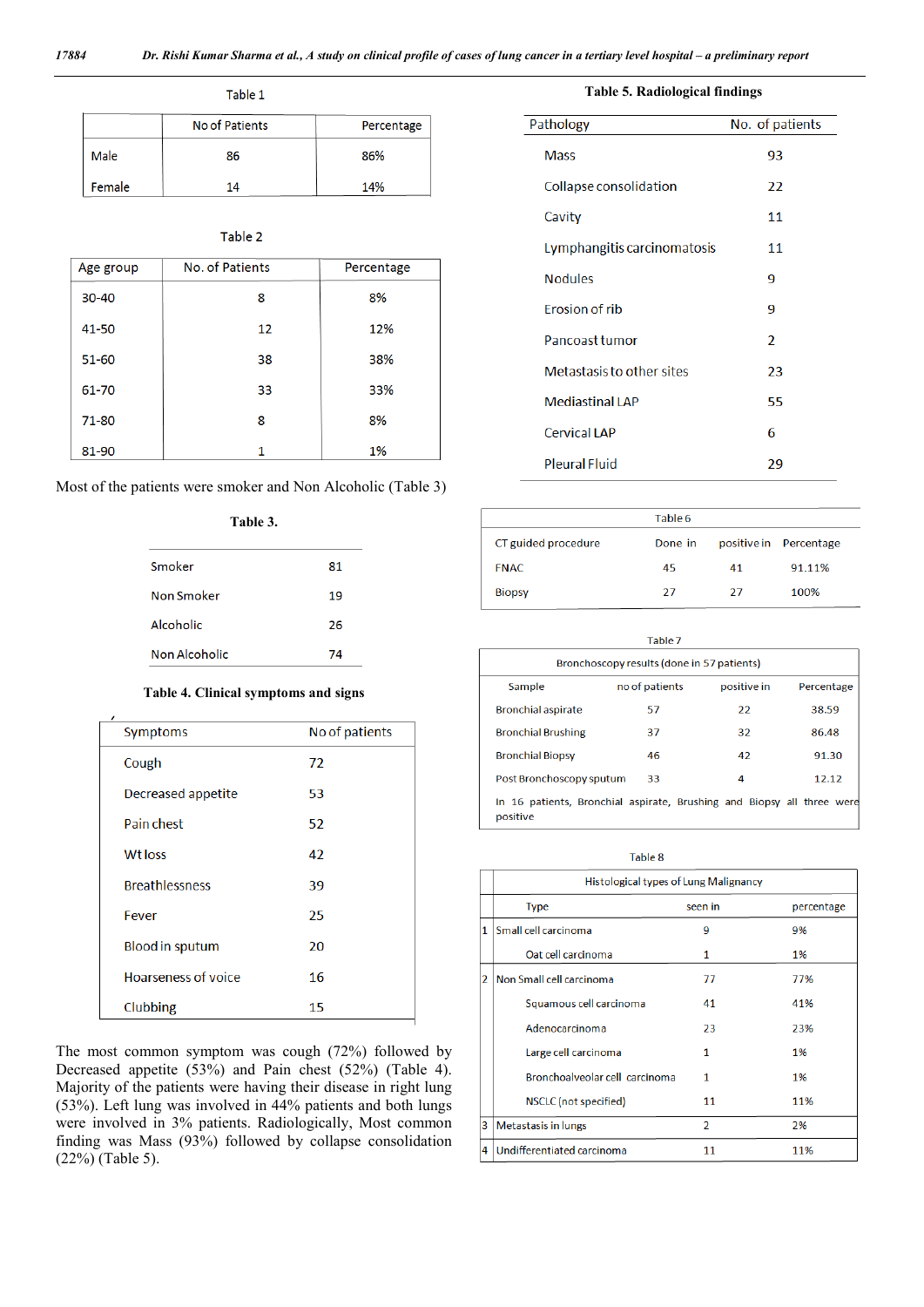|                                | Table 9      |                  |                          |
|--------------------------------|--------------|------------------|--------------------------|
| <b>Type of Carcinoma</b>       | Smokers (81) | Non Smokers (19) | Total(100)               |
| Squamous cell carcinoma        | 33           | 8                | 41                       |
| Adenocarcinoma                 | 18           | 5                | 23                       |
| Small cell carcinoma           | 7            | $\mathcal{P}$    | 9                        |
| Non small cell carcinoma       | 10           | 1                | 11                       |
| Oat cell carcinoma             | 1            | n                |                          |
| Bronchoalveolar cell carcinoma | 1            | O                |                          |
| Large cell carcinoma           |              | O                |                          |
| <b>Metastasis</b>              | n            | 2                | $\overline{\phantom{a}}$ |
| Undifferentiated               | 10           |                  | 11                       |

Centrally located tumors were present in 49 patients and peripherally located tumors were present in 51 patients (Table 10)

|--|--|

| <b>Type</b>                                                                           | Central (49) | Peripheral (51) | Total |
|---------------------------------------------------------------------------------------|--------------|-----------------|-------|
| Squamous cell carcinoma                                                               | 22           | 19              | 41    |
| Adenocarcinoma                                                                        | 12           | 11              | 23    |
| Small cell carcinoma                                                                  | 8            | 1               | ٩     |
| Large cell carcinoma                                                                  | 0            | 1               | 1     |
| Non Small cell carcinoma                                                              | 4            | 7               | 11    |
| Others                                                                                | 3            | 12              | 15    |
| (Others include Undifferentiated, Oat cell, Metastasis and Bronchoalveolar carcinoma) |              |                 |       |
|                                                                                       |              |                 |       |

*CT guided procedure (FNAC/ Biopsy) yielded positive results in 51 patients.* CT guided FNAC was done in 45 patients and it was positive in 41. CT guided Biopsy was done in 27 patients and it yielded positive result in all (Table 6). Bronchoscopy was done in 57 patients*. Bronchoscopy yielded positive result in 49 patients* (Table 7).

Histologically, Non small cell lung carcinoma was seen in 77 patients and small cell carcinoma was seen in 10 patients. Metastasis was seen in 2 patients. In 11 patients, no specific histologic diagnosis could be made and these lesions were included into undifferentiated carcinoma (Table 8). Various histological patterns seen in Smokers and Non Smokers are shown in Table 9.

### **DISCUSSION**

In the present study, Male to Female ratio was 6:1. Reddy *et al*. (1972) found a male to female ratio of 4:1 in his study Reddy*et al*. (1972) while Kashyap *et al*. (2003) found a ratio of6.1:1. Majority of patients were between 41 to 80 yrs of age group (91%). A study done by Bhattacharyya *et al* found the similar trend  $(92.1\%)^6$ . 8% of patients were < 40 yrs of age at the time of diagnosis. Rajasekaran *et al.* (1993) in their study found that 12.5% of patients were < 40 yrs of age group. Ratio of Smoker and Non smoker was 4.26:1 which is similar to a study done by Gupta *et al*. (?)

Most common symptom was cough (72%) followed by decreased appetite (53%) and pain chest (52%). Hoarseness of voice was present in 16% patients. These findings are similar to a study done by Gupta *et al*. (?) who found cough in 68.42% cases, chest pain in 52.63% cases and hoarseness of voice in 14.66 % cases. In a study done by Khan *et al*. (2006), cough and hemoptysis was present in 71.7% and 15.9% cases which is similar to our findings (72% and 20% respectively).

Majority of patients were having their disease in Right lung (53%).The study done by Khan *et al*. (2006) also showed Right lung predominance for lung cancer (63%). Most common radiological finding in our study was mass lesion (93%) followed by Collapse consolidation (22%). Lymphangitis carcinomatosis was seen in 11% patients, Pleural effusion in 29% patients and Rib erosion in 9% patients. A study by Prasad *et al*. (2004) also showed rib erosion in 7.5% patients. Dey *et al*. (2012) in their study, found pleural effusion in 27.8% cases, collapse in 18.6% cases and rib erosion in 6.9% cases which is quite similar to our finding.

Bronchoscopy was done in 57 patients and it yielded positive results in 49 patients (49%). Bronchial Biopsy was positive in 42/46 patients (91.30%), Brushing was positive in 32/37 patients (86.48%) and Aspirate was positive in 22/57 patients (38.59%). Post Bronchoscopy sputum was positive in 4/33patients (12.12%). In 16 patients, Biopsy, brushing and aspirate all were positive. Because the yield of Bronchial brushing and Biopsy is quite similar in our study (86.48% v/s 91.30%), we suggest that Bronchial brushing can be used as a safer alternative in patients with high risk of bleeding while taking Biopsy.

CT guided procedures (FNAC/ Biopsy) yielded positive results in 51 patients (51%). CT guided lung FNAC was done in 45 patients out of which 41 were positive for Malignancy (91.11%). CT guided biopsy was done in 27 patients and it was positive in all. In a study done by Prasad *et al*. (2004), Bronchoscopy yielded positive results in 43% cases and CT FNAC provided diagnosis in 41% cases. The most common histological diagnosis in our study was Squamous cell carcinoma (41%) followed by Adenocarcinoma (23%) and Small cell carcinoma (9%). Large cell carcinoma was seen in 1 patient. No differentiation could be made in 11 patients. 11 patients were diagnosed as having Non small cell lung carcinoma but further differentiation into Squamous, Adeno or Large cell carcinoma could not be made in these patients. These findings are similar to most of the other studies done on Lung cancer (Bhattacharyya *et al*., 2011; Prasad *et al*., 2004; Dey *et al*., 2012; Jindal and Behera, 1990). Non small cell lung cancer accounts for nearly 85% and small cell lung cancers accounts for  $15 - 20\%$  of cases. In our study, we found Non small cell lung cancer in 77% patients and small cell lung cancers in 9 % patients. Khan *et al*. (2006) found presence of Non small cell lung cancer in 82.9% and small cell lung cancer in 17.1% of their patients. Most common type of Lung cancer in non smokers was Squamous cell carcinoma in our study. Although Adenocarcinoma is said to be most common type of lung cancer in Non smokers, the high incidence of Squamous cell carcinoma in non smokers in our study can be due to

 $\sim$  10  $\sim$